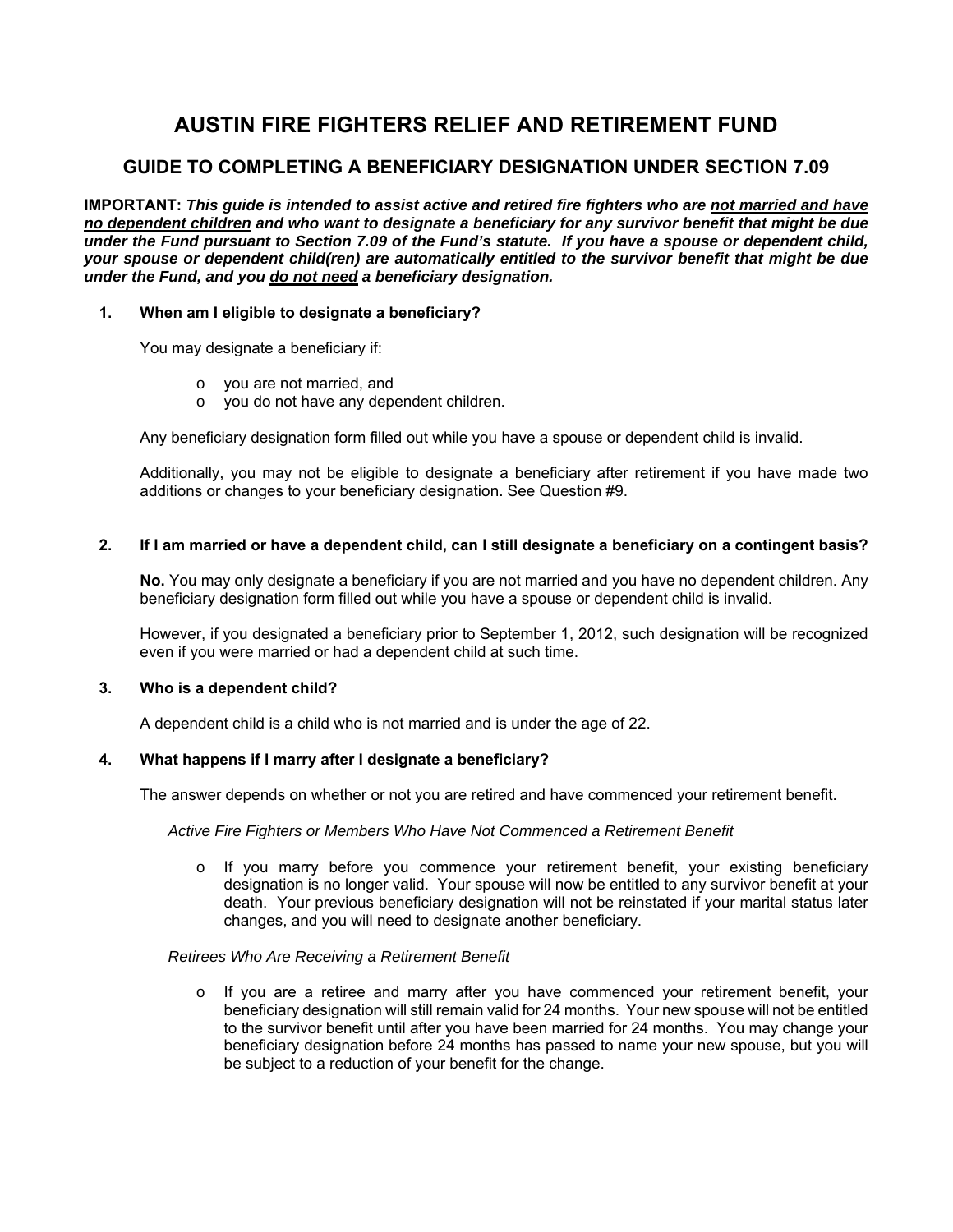#### **5. What happens if I have a child after I designate a beneficiary?**

If you have a child, your existing beneficiary designation is no longer valid. Your dependent child or children will be entitled to a survivor benefit until they reach the age of 22 or marry before age 22, whichever comes first. If you are not married, once your children all reach the age of 22 or marry before age 22, you may contact the Pension Office to complete the appropriate form to designate a beneficiary.

#### **6. If I am not married and have no children, do I have to name someone as a designated beneficiary? What will happen if I do not designate a beneficiary?**

No, you are not required to designate a beneficiary. However, if you select a Normal Retirement Annuity, are not married, have no dependent children, and do not designate a beneficiary, there will be no survivor benefit paid. The benefit will be limited to the return of your accumulated contributions to your estate.

If you would prefer not to designate a beneficiary, upon retirement, consider selecting the Single Life Annuity benefit option. The Single Life Annuity will provide you with an increased benefit payable only to you during your lifetime with no survivor benefit.

An "Option 2" is also available under the Single Life Annuity, which would provide a slightly reduced benefit (as compared to the Single Life Annuity amount), but guarantee payments for at least 10 years. A special beneficiary designation may be made under the Option 2 for a Single Life Annuity. Contact the Pension Office for more information on the Single Life Annuity benefit option.

# **7. Who can I name as a designated beneficiary?**

You may name any living person as your designated beneficiary. You may not name an entity, a trust, or your estate as your beneficiary.

#### **8. Can I designate multiple beneficiaries?**

No, you may only designate one beneficiary.

#### **9. When and how often can I designate a beneficiary?**

The answer depends on whether or not you are retired and have commenced your retirement benefit.

#### *Active Fire Fighters or Members Who Have Not Commenced a Retirement Benefit*

 $\circ$  If you are an active fire fighter or have not yet commenced your retirement benefit, you may designate a beneficiary by submitting Form 500A to the Fund at any time and may change beneficiaries as often as you would like without any limitations or reductions by submitting a new Form 500A to the Fund.

#### *Retirees Who Are Receiving a Retirement Benefit*

 $\circ$  If you are a retiree and have commenced your retirement benefit, you may add a new beneficiary or change an existing beneficiary at any time by submitting Form 500R to the Fund. However, effective January 1, 2017, you may only add or change a beneficiary **twice** after your benefit has commenced. You will not be allowed to add or change a beneficiary designation once you have made two such additions or changes.